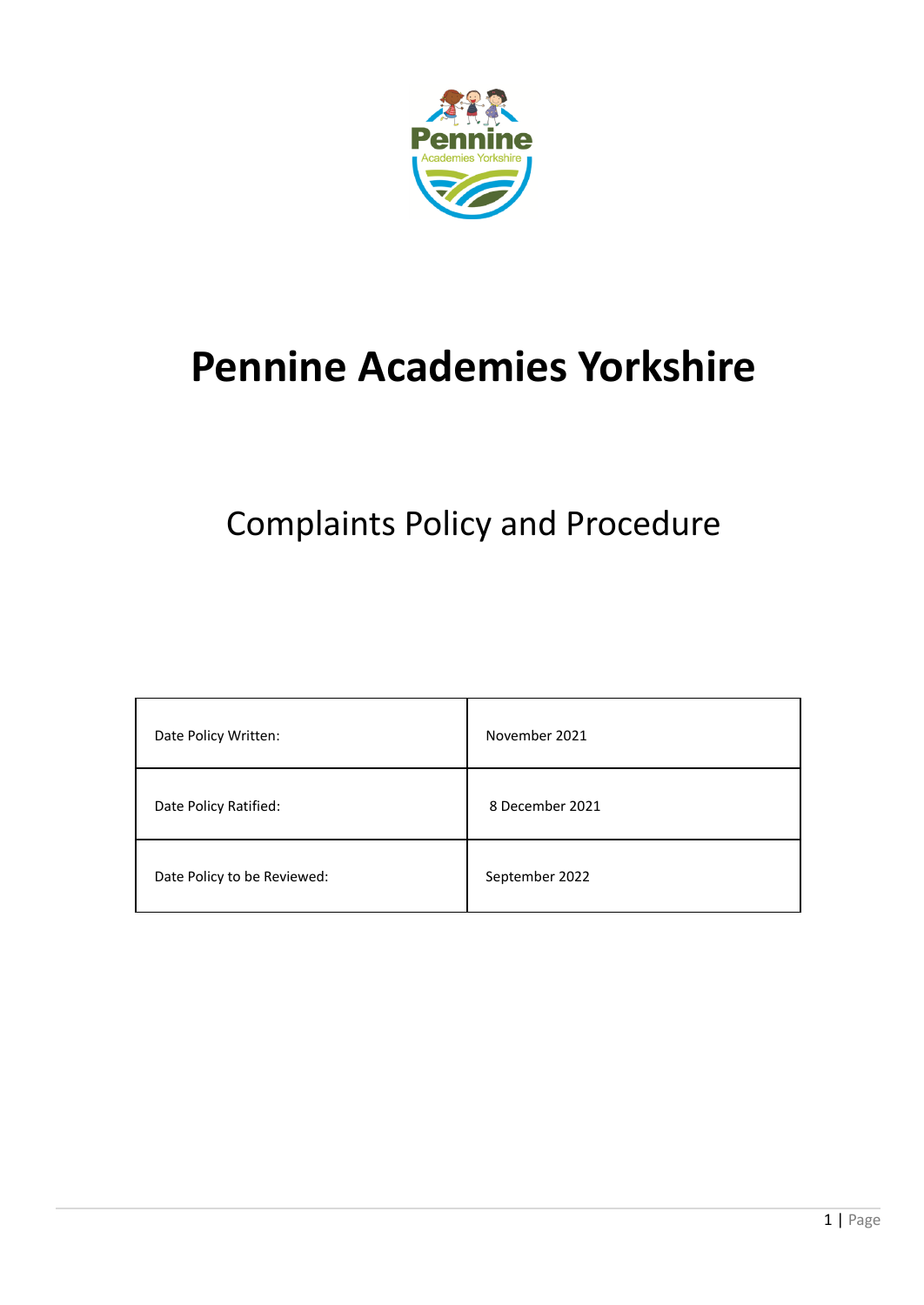# **Complaints Policy and Procedure**

This policy lays out our complaints procedures in details. To support understanding, the process for formal complaints can also be seen in the diagram below. Should you need any further help in understanding this procedure please speak to the Mr Duke who will be able to help.

> Raise your concern with a member of staff such as the class teacher, phase leader or Mrs Asghar, Mrs Peniston, Miss Sagar or Mrs Walton. If you are dissatisfied with the outcome, escalate your concern through the school's complaints procedure.

Raise a formal complaint with the Mrs Asghar, Mrs Peniston, Miss Sagar or Mrs Walton. This is known as Stage 1 of the complaints procedure. If you are dissatisfied with the outcome, you can then escalate your concern to stage 2 of the complaints procedure.

Raise a formal complaint with the Mr Duke. This is known as Stage 2 of the complaints procedure. If you are dissatisfied with the outcome, you can escalate your concern to stage 3 of the complaints procedure.

Raise a formal complaint with Mr Thorp (Chief Executive Headteacher). This is known as Stage 3 of the complaints procedure. If you are dissatisfied with the outcome, you can escalate your concern to stage 4 of the complaints procedure.

Raise a formal complaint with Mr Nick Briggs (Chair of Trustees). If you are dissatisfied with the outcome, you can escalate the concern to stage 5 of the complaints procedure.

Should you remain dissatisfied with the outcome of your concern, you can raise your complaint with the Complaint Review Panel. This is the final stage of the complaints procedure.

> Hollingwood Primary School Hollingwood Lane Bradford BD7 4BE

Telephone: 01274 575353

Email: [office@hps.paymat.org](mailto:office@hps.paymat.org)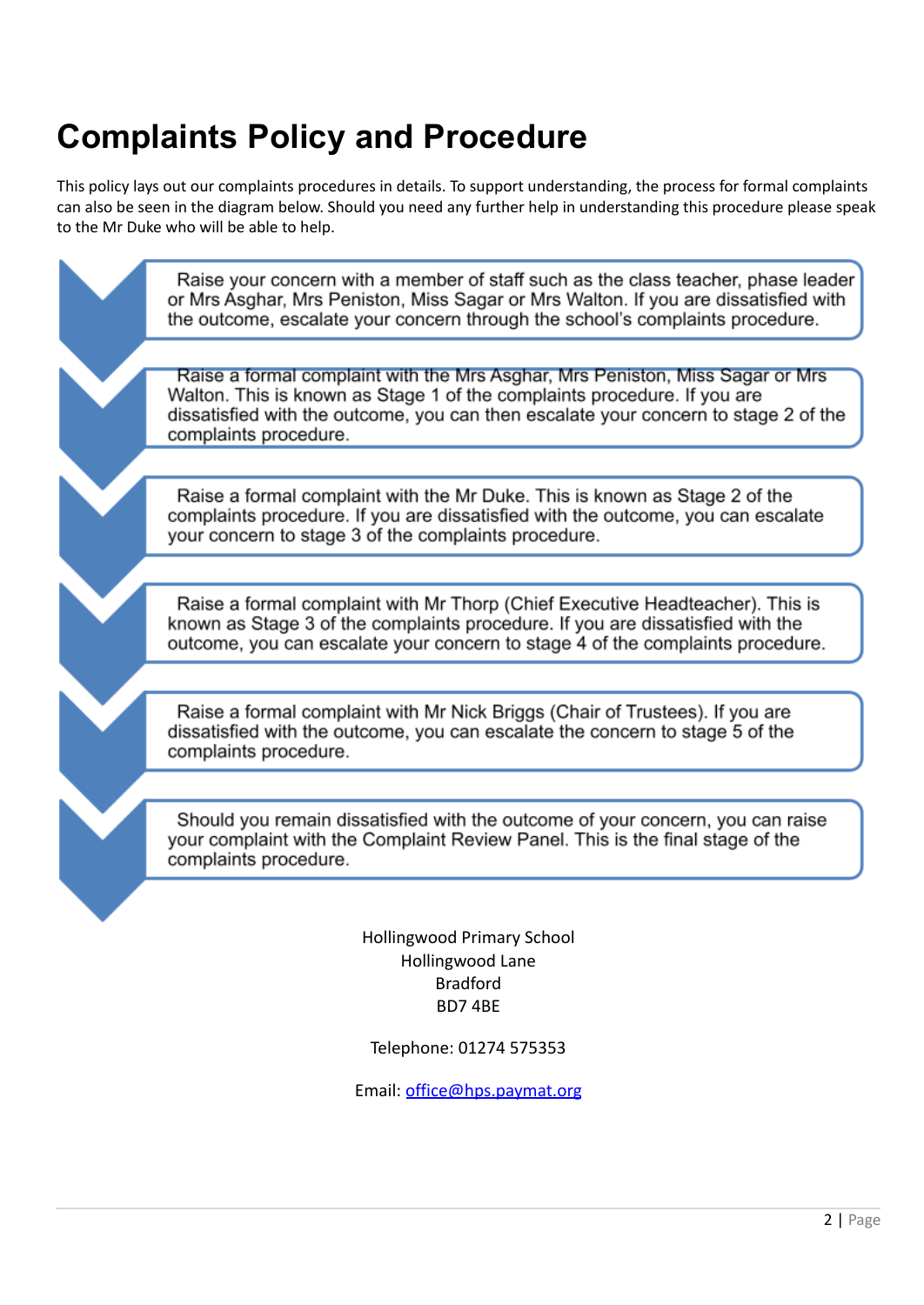# **Contents**

| $\mathbf{1}$   | Introduction                                                                                                                                                                                                                                                                                                                                                                                    | 3              |
|----------------|-------------------------------------------------------------------------------------------------------------------------------------------------------------------------------------------------------------------------------------------------------------------------------------------------------------------------------------------------------------------------------------------------|----------------|
| $\overline{2}$ | <b>Concerns and Complaints</b>                                                                                                                                                                                                                                                                                                                                                                  | 3              |
| 3              | <b>Related Processes</b><br>Services Provided by other providers<br><b>Concerns about SEND Provision</b>                                                                                                                                                                                                                                                                                        | 3              |
| 4              | Principles for Dealing with Concerns and Complaints                                                                                                                                                                                                                                                                                                                                             | 5              |
| 5              | <b>Raising Concerns</b>                                                                                                                                                                                                                                                                                                                                                                         | 5              |
| 6              | <b>Anonymous Complaints</b>                                                                                                                                                                                                                                                                                                                                                                     | 6              |
| $\overline{7}$ | Timescales                                                                                                                                                                                                                                                                                                                                                                                      | $\overline{7}$ |
| 8              | <b>Staff Conduct</b>                                                                                                                                                                                                                                                                                                                                                                            | 8              |
| 9              | <b>Confidentiality and Social Media</b>                                                                                                                                                                                                                                                                                                                                                         | 8              |
| 10             | Formal Complaints Procedure:<br>Complaints about the Head of School<br>Complaints about an Executive Headteacher<br>$\overline{\phantom{a}}$<br>Complaints about the Chief Executive Headteacher or Trustees<br>$\overline{\phantom{a}}$                                                                                                                                                        | 8              |
| 11             | Making a formal Complaint<br>Formal complaint made to the Headteacher/Head of School<br>Formal Complaint to the Executive Headteacher<br>$\overline{\phantom{a}}$<br>Formal Complaint to the Chief Executive Headteacher<br>$\overline{\phantom{a}}$<br>Formal complaint made to the Chair of Trustees<br>$\overline{\phantom{a}}$<br><b>Complaint Review Panel</b><br>$\overline{\phantom{a}}$ | 9              |
| 16             | Referring complaints on completion of the schools procedure                                                                                                                                                                                                                                                                                                                                     | 14             |
| 17             | Duplicate complains                                                                                                                                                                                                                                                                                                                                                                             | 14             |
| 18             | Serial and Persistent Complaints                                                                                                                                                                                                                                                                                                                                                                | 15             |
| 19             | <b>Complaint Campaigns</b>                                                                                                                                                                                                                                                                                                                                                                      | 15             |
| 20             | Unreasonable Complaints                                                                                                                                                                                                                                                                                                                                                                         | 15             |
| 21             | Barring from the Premises                                                                                                                                                                                                                                                                                                                                                                       | 16             |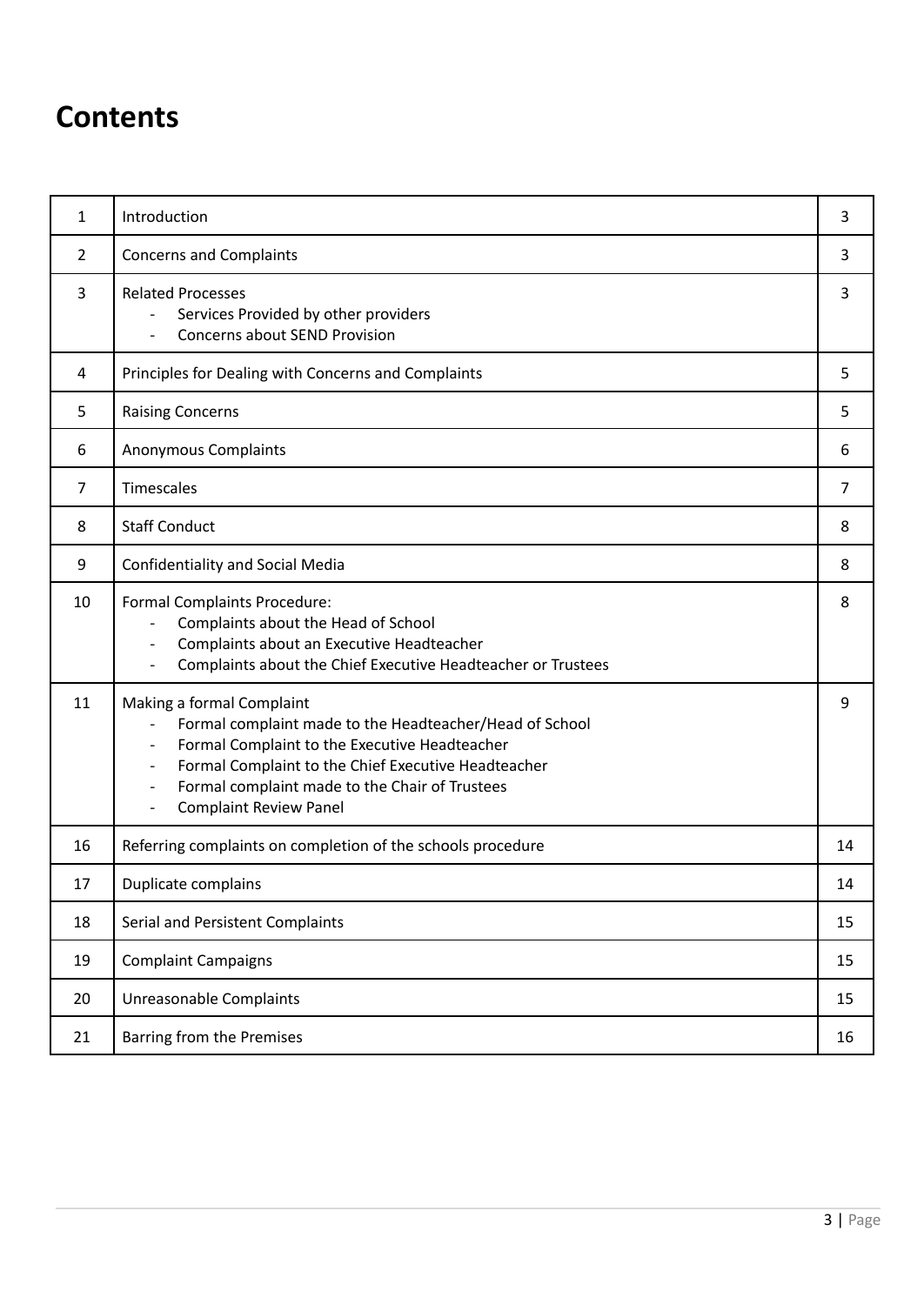# **1. Introduction**

- 1.1 Pennine Academies Yorkshire is committed to providing the very best education and school experience to pupils across all our schools and works in a productive and positive partnership with all parents and carers. We welcome any feedback as an important part of continuous improvement and accept that this will not always be positive.
- 1.2 When concerns and complaints are raised, they will be dealt with promptly through a fair, transparent process and without prejudice.
- 1.3 The following policy explains how to raise a concern or make a complaint and what process Pennine Academies Yorkshire staff will follow to resolve the matter as quickly as possible.

# **2. Concerns and Complaints**

- 2.1 A 'concern' may be defined as '*an expression of worry or doubt over an issue considered to be important for which reassurances are sought'*.
- 2.2 For the purpose of this policy, a "complaint" is defined as '*an expression of dissatisfaction however made, about actions taken or a perceived lack of action*'
- 2.3 Complaints and concerns can be resolved formally, through this procedure, or informally dependent on the complainant's choice. Pennine Academies Yorkshire and our schools will try to resolve concerns or complaints by informal means wherever possible. Any complaint or concern will be taken seriously, whether formally or informally, and the appropriate procedures shall be taken.
- 2.4 A 'grievance' is an issue raised by a member of staff where they feel the school has not implemented a policy or process fairly or properly. Grievances will be dealt with in line with the Grievance Procedure.
- 2.5 For the purpose of this policy, "concerns" will be classed and addressed as complaints. Any further references to "complaints" will include "concerns".

# **3. Related Processes**

3.1 This procedure covers all complaints about any provision of community facilities or services by Pennine Academies Yorkshire and all our schools, other than complaints that are dealt with under other statutory procedures, which must be followed to meet our legal duty. The following list details some specific situations where this applies: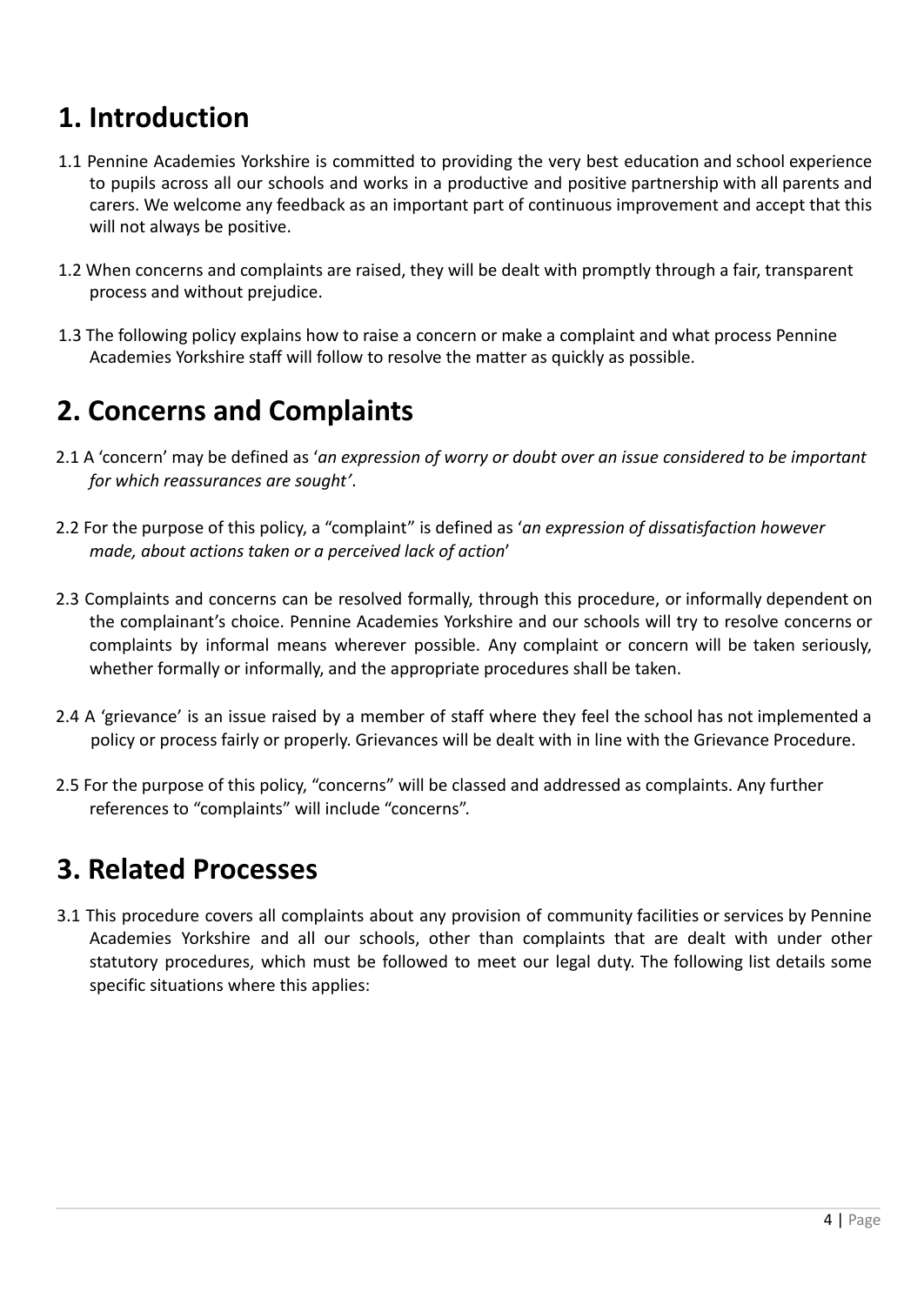| <b>Subject of Concern</b>                                     | <b>Appropriate Policy</b>                                                                                                                                                                                                                                                                                                                                                     | <b>Available From</b>                                                                                                            |
|---------------------------------------------------------------|-------------------------------------------------------------------------------------------------------------------------------------------------------------------------------------------------------------------------------------------------------------------------------------------------------------------------------------------------------------------------------|----------------------------------------------------------------------------------------------------------------------------------|
| <b>Pupil Admissions</b>                                       | Individual School's Admissions<br>Policy.<br>Concerns<br>about<br>admissions,<br>should be raised with the Local<br>Authority directly.                                                                                                                                                                                                                                       | <b>School Website</b>                                                                                                            |
| Statutory Assessment of Special<br><b>Needs</b>               | Concerns<br>about<br>statutory<br>assessment of special educational<br>needs should be raised with the<br>Local Authority.                                                                                                                                                                                                                                                    | Local Authority Website                                                                                                          |
| <b>Pupil Exclusion</b>                                        | <b>School Discipline Regulations</b>                                                                                                                                                                                                                                                                                                                                          | Further information about raising<br>found<br>be<br>concerns<br>can<br>at<br>https://www.gov.uk/school-discipl<br>ine-exclusions |
| Staff Grievance,<br>Capability<br>or<br>Disciplinary.         | Pennine Academies Yorkshire has<br>policies for grievance, capability<br>and disciplinary.                                                                                                                                                                                                                                                                                    | Internal policies available to staff.                                                                                            |
| Whistle Blowing                                               | internal<br>We<br>have<br>an<br>whistleblowing procedure for all<br>employees<br>including<br>our<br>temporary staff and contractors.<br>Secretary<br>for<br>The<br>of<br>State<br>Education<br>prescribed<br>is<br>the<br>person for matters relating to<br>education for whistle-blowers in<br>education who do not want to<br>raise matters direct with their<br>employer. | Internal policy available to staff.<br>Referrals can be made at<br>https://www.gov.uk/contact-dfe                                |
| Data Protection and Freedom of<br><b>Information Requests</b> | Pennine Academies Yorkshire:<br><b>Data Protection Policy</b><br>٠<br><b>Subject Access Request Policy</b><br>٠<br>Freedom of Information Policy<br>٠                                                                                                                                                                                                                         | <b>Trust Website</b>                                                                                                             |
| Safeguarding and Child Protection                             | Individual School's Safeguarding<br>and Child Protection Policy                                                                                                                                                                                                                                                                                                               | School's Website                                                                                                                 |

#### 3.2 **Services provided by other providers**

Where a complaint concerns a third party used by Pennine Academies Yorkshire or by an individual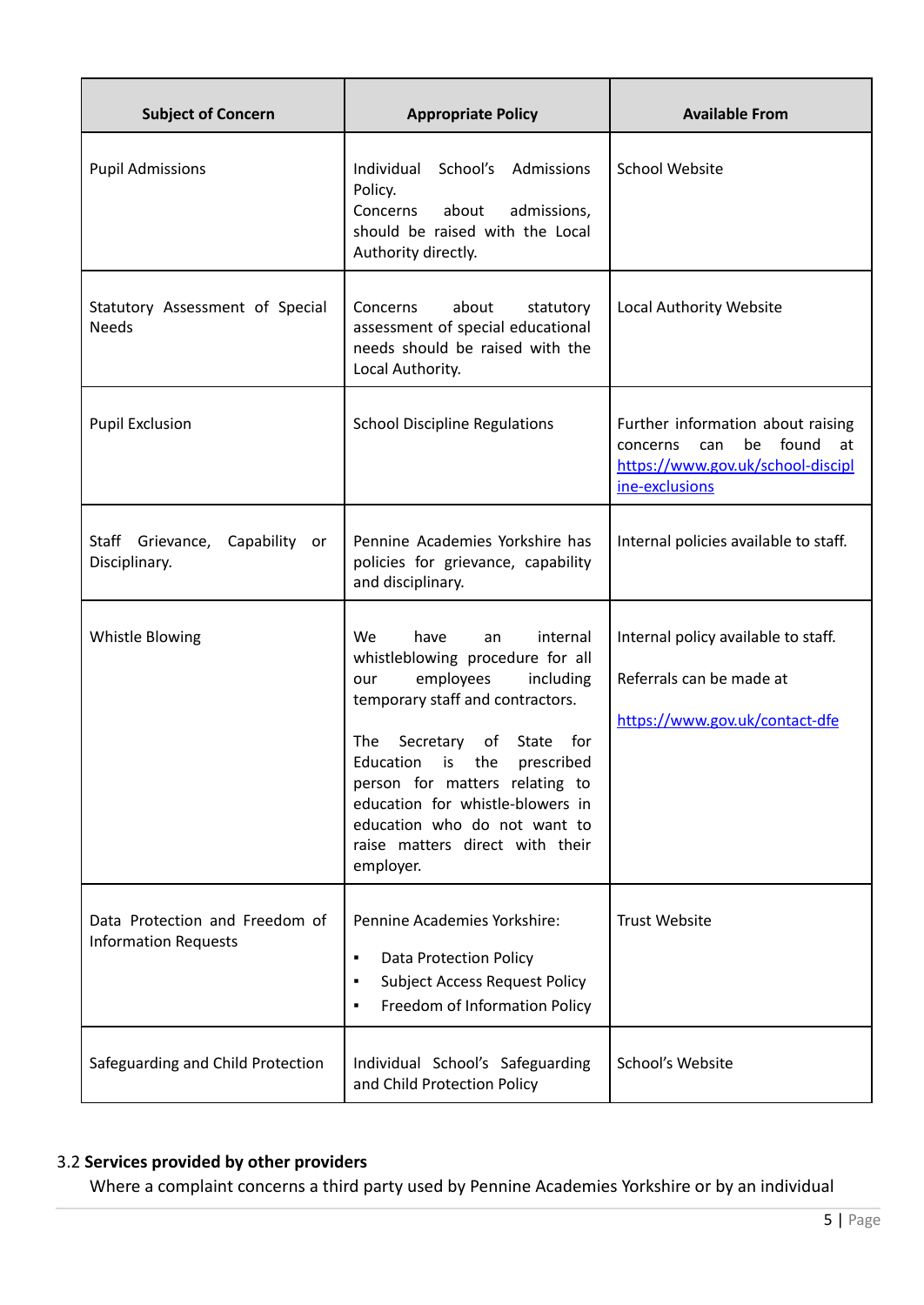Pennine school, please contact the third party directly.

#### 3.3 **Concerns about SEND provision**

Any concerns or complaints about SEND provision by parents or carers should be initially raised informally, whether by e-mail, letter or a telephone call with the school's SENDCo (Special Educational Needs and Disabilities Co-ordinator). The SENDCo will look to respond to the concerns immediately where possible. If required, they will investigate the concerns and report back within a week.

If the parents/carers continue to be dissatisfied, a formal complaint should be raised, beginning at Stage 1 of the complaints procedure outlined in this policy.

# **4. Principles for Dealing with Concerns and Complaints**

4.1 Pennine Academies Yorkshire and our schools will:

- Take all concerns and complaints seriously
- make every attempt to resolve concerns by informal means without the need to use formal procedures
- publish this complaints procedure, make it easily accessible and simple to understand and use
- be fair, open and honest when dealing with any concern or complaint
- give careful consideration to all concerns and complaints and deal with them as swiftly as possible, keeping people informed of progress
- resolve any concern or complaint through dialogue and mutual understanding and, wherever possible, put the interests of the child above all other issues
- provide sufficient opportunity for any concern or complaint to be fully discussed, and then resolved
- deal with concerns or complaints in an impartial and non-adversarial manner
- ensure a full and fair investigation of a complaint is undertaken by a person who has not been directly involved in the matter
- address all the points at issue and provide an effective response and appropriate redress, where necessary
- respect people's desire for confidentiality
- use the outcome of a complaint to reflect on the services provided by the school/Trust so, if necessary, they can be improved.
- in accordance with equality law, consider making reasonable adjustments if required, to enable complainants to access and complete this complaints procedure. For instance, providing information in alternative formats, assisting complainants in raising a formal complaint or holding meetings in accessible locations

# **5. Raising Concerns**

- 5.1 We recognise that parents/carers and others will, from time to time, have normal and legitimate concerns about the progress, achievement, behaviour or welfare of their child, or about other matters connected with the school. Most concerns can be dealt with outside of the formal complaints process and should be raised by phone, email or in person with a relevant member of staff so that they can be addressed in partnership with the school. Almost invariably, the sooner such concerns are raised, the easier it is for an appropriate resolution to be found.
- 5.2 A concern may be raised with any member of staff. For parents and carers, the best person to speak to initially would normally be your child's class teacher, phase leader and for others this would normally be the Headteacher/Head of School. Complainants should not approach individual trustees to raise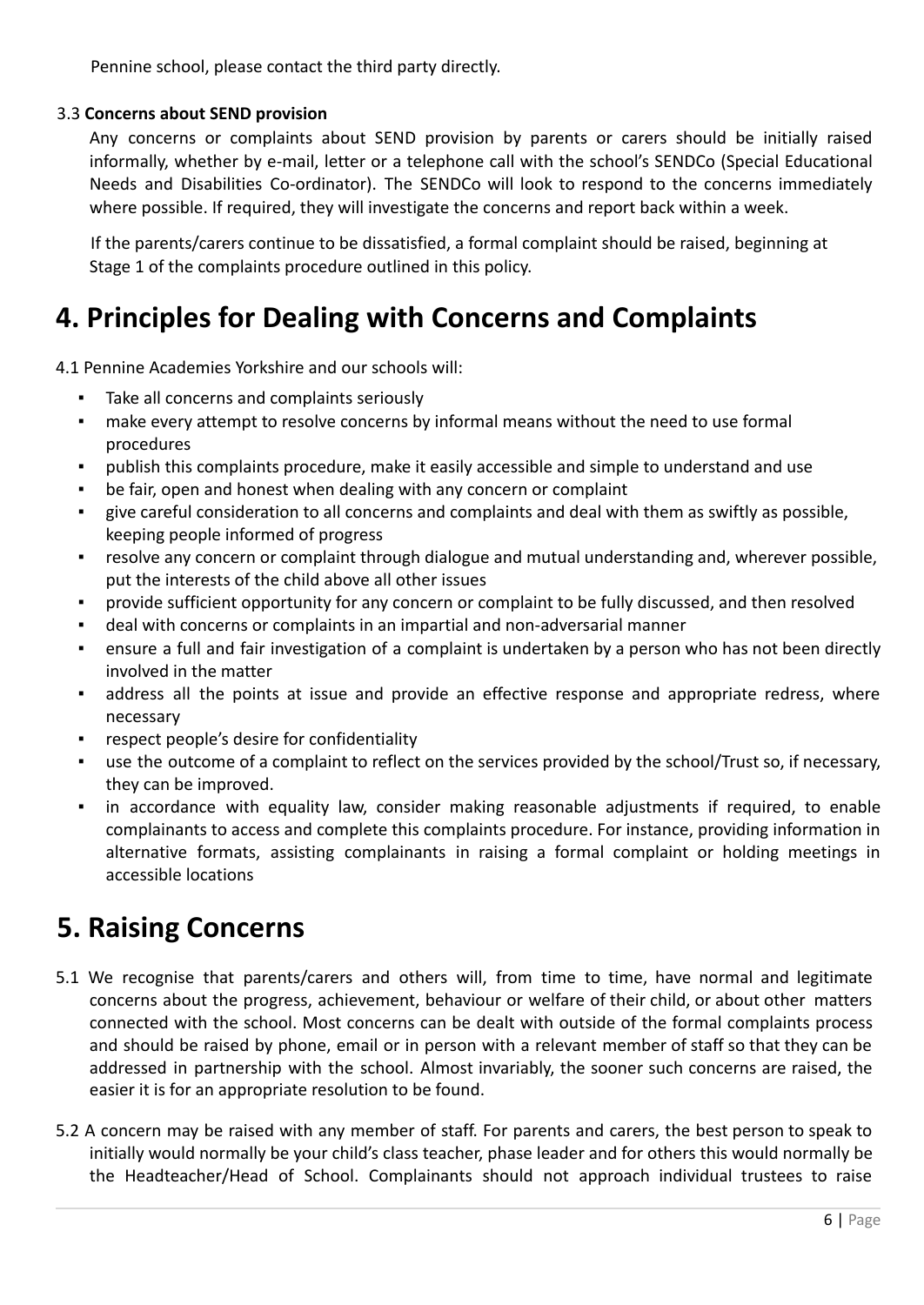concerns or complaints. They have no power to act on an individual basis and it may also prevent them from considering complaints at Stage 3 and Stage 4 of the procedure.

5.3 Informal concerns will be responded to quickly and resolved amicably. At the conclusion of their investigation, the appropriate person investigating the concern will provide a response within 10 school days of the date the concern is raised. If additional time is required to complete an investigation, the complainant will be updated and provided with a definitive deadline.

#### 5.4 **Conduct when raising concerns and complaints**

In order to ensure a timely and pleasing resolution to any concerns and complaints, Pennine Academies Yorkshire expects that anyone raising a concern will:

- Cooperate with the school/Trust in seeking a solution to the complaint.
- Express the complaint and their concerns in full at the earliest possible opportunity.
- Promptly respond to any requests for information or meetings.
- Ask for assistance as needed.
- Treat any person(s) involved in the complaint with respect.

5.5 If the issue remains unresolved, the next step is to make a formal complaint.

# **6. Anonymous Complaints**

6.1 Anonymous complaints will not be investigated, save in exceptional circumstances, as we are unable to respond to the complainant. (These circumstances would include serious concerns such as child protection issues or bullying allegations, where the school is either required to involve appropriate external agencies or might conduct its own internal review to test whether there is any corroborative evidence which might trigger a formal investigation).

### **7. Timescales**

- 7.1 Complaints are expected to be made as soon as possible after an incident arises to amend the issue in an appropriate timescale. Pennine Academies Yorkshire reserves the right not to investigate complaints that have been made more than three months after the subject of the complaint took place unless in exceptional circumstances; for example: where new evidence has come to light; if the complaint is about an especially serious matter or where there is reasonable justification for why the complainant couldn't raise the matter sooner. The Headteacher/Head of School (or CEH for complaints about the Trust) will make the decision on whether or not to invoke the complaints procedure in this instance.
- 7.2 We will consider complaints made outside of term time to have been received on the first school day after the holiday period.
- 7.3 When the formal complaints procedure is underway, if a complainant wishes to escalate a complaint to the next stage of the procedure, it is expected that they will make the request in writing in a timely manner, within 10 school days following receipt of the response from the previous stage. Exceptions will be considered if a valid reason is provided; otherwise the complaint will be closed at the end of the last stage reached.

# **8. Staff Conduct**

8.1 If at any stage, it is necessary to undertake staff disciplinary or capability procedures as the result of a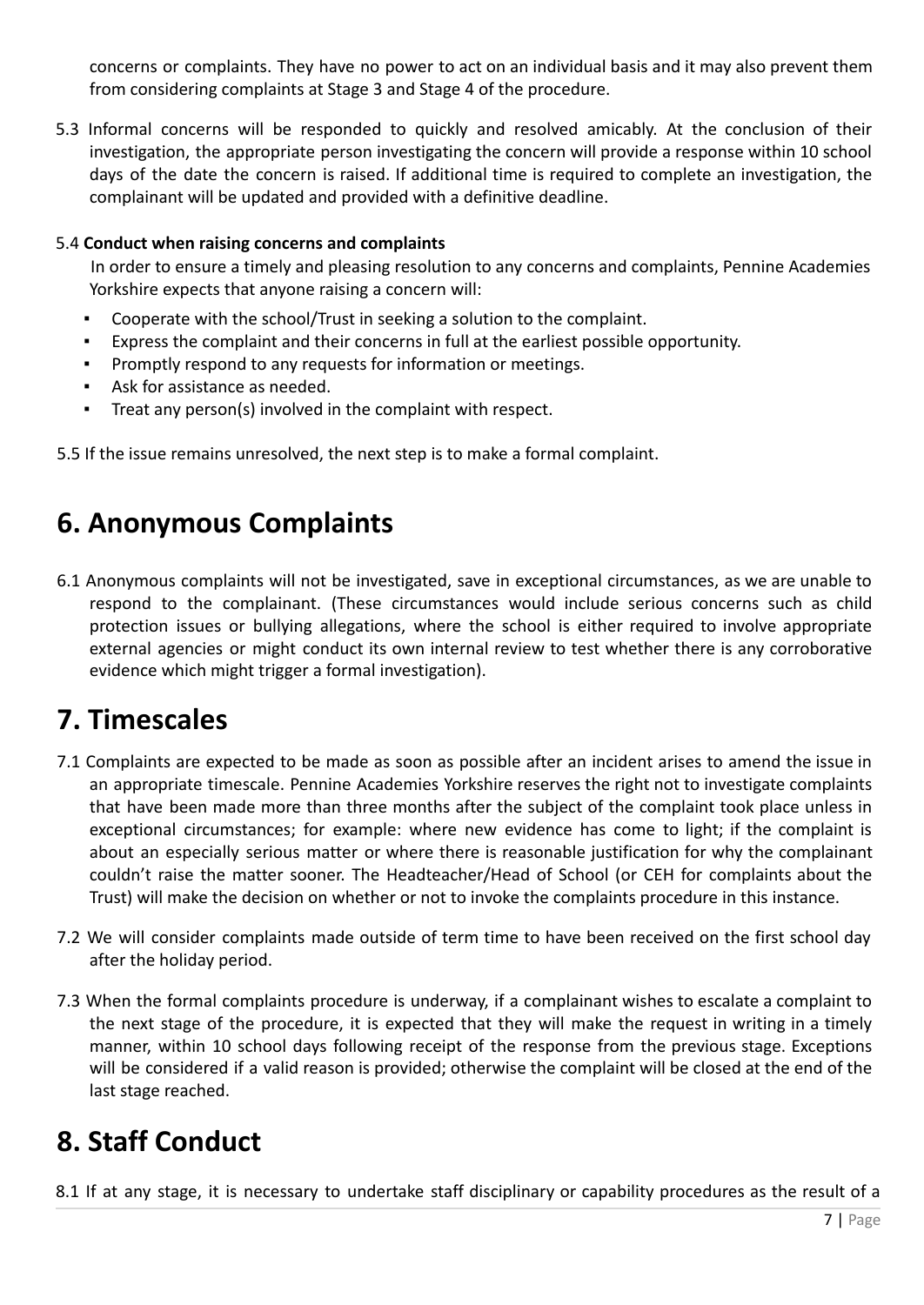complaint, this will be dealt with under the Trust internal disciplinary procedures.

8.2 Complainants will not be informed of any disciplinary action taken against a staff member as a result of a complaint. However, the complainant will be notified that the matter is being addressed.

# **9. Confidentiality and Social Media**

9.1 In order for complaints to be resolved as quickly and fairly as possible, Pennine Academies Yorkshire requests that complainants do not discuss complaints publically including via social media such as Facebook and Twitter. Complaints will be dealt with confidentially for those involved, and we expect complainants to also observe confidentiality. Defamatory, offensive or otherwise inappropriate comments on social media will be reported to the appropriate authorities.

### **10. Formal Complaints Procedure**

- 10.1 Every attempt should be made by both the complainant and the school or Trust to resolve concerns by informal means before entering into the formal procedures.
- 10.2 All formal complaints will be handled in the order and procedure outlined in this policy, from Stage 1 to Stage 5 consecutively. Complaints about the Trust will commence at stage 3 with the CEH responsible for the investigation.

#### 10.3 **Complaints about a Headteacher/Head of School**

Where a complaint regards a Headteacher/Head of School this should first be raised directly with the Headteacher/Head of School to try and resolve the issue informally. If the complainant is not satisfied with this outcome they should submit a written formal complaint sent to the school office, marked for the attention of the Pennine Academies Yorkshire Trust Clerk and arrangements will be made for the complaint to commence at stage 2.

#### 10.4 **Complaints about an Executive Headteacher**

Where a complaint regards an Executive Headteacher this should first be raised directly with the Executive Headteacher to try and resolve the issue informally. If the complainant is not satisfied with this outcome they should submit a written formal complaint sent to the school office, marked for the attention of the Pennine Academies Yorkshire Trust Clerk and arrangements will be made to begin the complaints procedure at stage 3 with the CEH responsible for the investigation.

#### 10.5 **Complaints about the Chief Executive Headteacher or the Trustees**

Where a complaint regards the CEH or the Trustees this should first be raised directly with the CEH to try and resolve the issue informally. If the complainant is not satisfied with this outcome they should submit a written formal complaint sent to the school office marked for the attention of the Pennine Academies Yorkshire Trust Clerk. The complaints process will then begin at stage 4 with the Chair of Trustees as the individual responsible for the investigation (the Vice-Chair of Trustees will take on responsibility if the complaint is about the Chair of Trustees).

#### 10.6 **Making a formal complaint**

Formal complaints (and each subsequent request to proceed to the next stage of the procedure) should be made in writing, including email, and should include:

▪ your name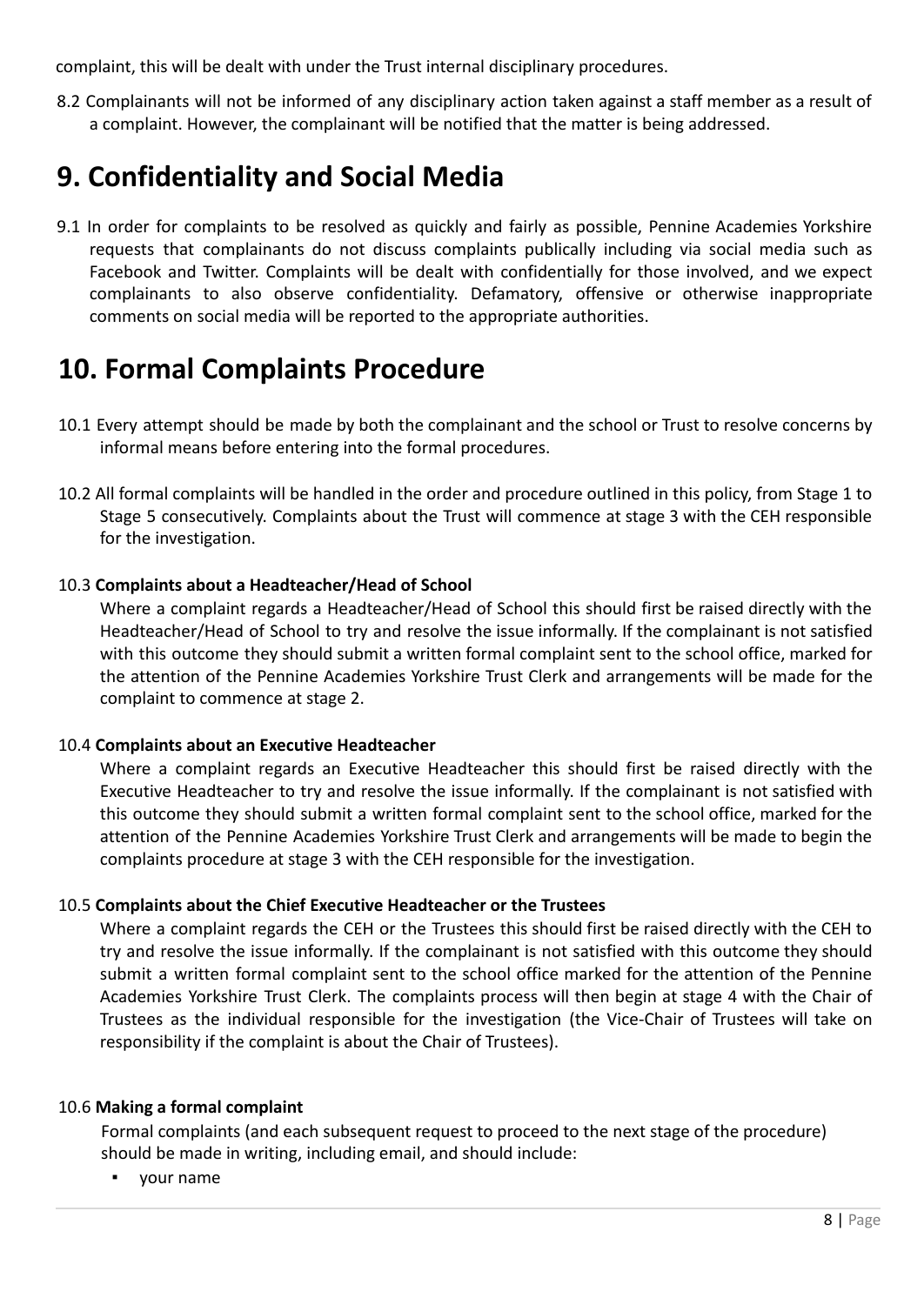- the name and year group of your child (if applicable)
- your contact information
- details of your complaint
- details of action taken so far including the name(s) of staff involved
- the reason you are not satisfied with the action taken in response to your concerns ∙ what action you feel is needed to resolve the matter

# **11. Stage 1 – Formal complaint made to the Headteacher/ Head of School**

- 11.1 The written formal complaint should be sent to the Headteacher/Head of School (unless it is about the Headteacher/Head of School), via the school office.
- 11.2 The Headteacher/Head of School will acknowledge receipt of the complaint in writing (by letter or email) within 5 school days. Within this response, the Headteacher/Head of School will seek to clarify any further information they feel is required in addition to that included in the written complaint. The Headteacher/Head of School can consider whether a face-to-face meeting is the most appropriate way of doing this.

*Note: The Headteacher/Head of School may delegate the investigation to another member of the school's senior leadership team but not the decision to be taken.*

- 11.3 During the investigation, the Headteacher/Head of School (or investigator) will:
	- **•** if necessary, interview those involved in the matter and/or those complained of, allowing them to be accompanied if they wish
	- keep a record of any meetings/interviews in relation to their investigation.
- 11.4 At the conclusion of their investigation, the Headteacher/Head of School will provide a formal written response within 25 school days of the date of receipt of the complaint. If the Headteacher/Head of School is unable to meet this deadline, they will provide the complainant with an update and revised response date.
- 11.5 The response will detail any actions taken to investigate the complaint and provide a full explanation of the decision made and the reason(s) for it. Where appropriate, it will include details of actions that will be taken to resolve the complaint.
- 11.6 If it is deemed necessary by the school or Trust based on the nature of the complaint, Stage 1 will be considered by an independent investigator appointed by the Trust. At the conclusion of their investigation, the independent investigator will provide a formal written response.

# **12. Stage 2 – Formal complaint made to the Executive Headteacher**

12.1 If a complainant remains dissatisfied following the response to Stage 1, a written request to proceed to Stage 2 should be sent to the Executive Headteacher, via the school office within 10 school days of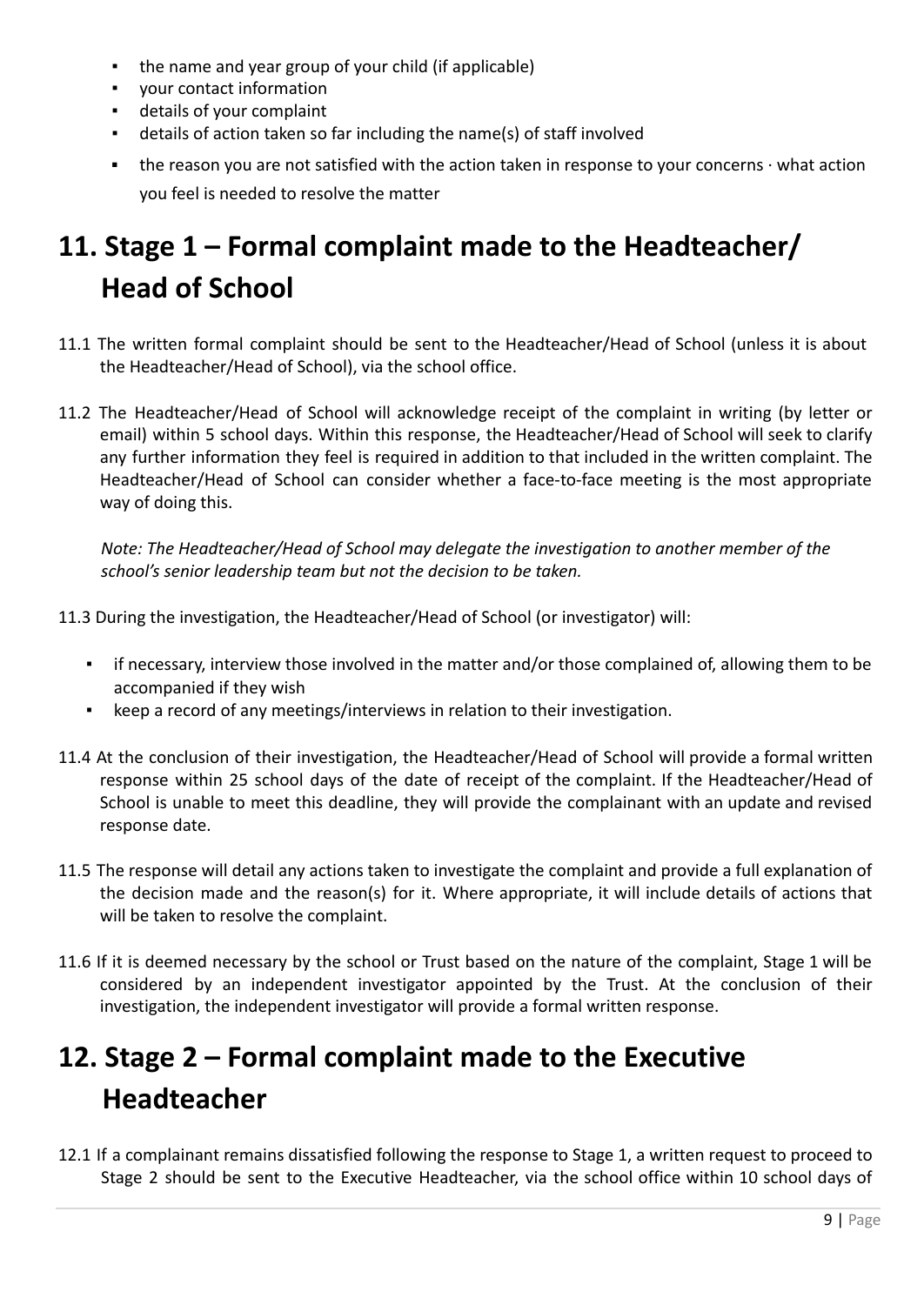receiving the Stage 1 response.

*Note: If the school does not have an Executive Headteacher (or the complaint is about them), the complaint should be sent to the Pennine Academies Yorkshire Trust Clerk, via the school office, and the Trust will allocate an investigating officer.*

12.2 The Executive Headteacher will acknowledge receipt of the complaint in writing (by letter or email) within 5 school days. Within this response, the Executive Headteacher will seek to clarify any further information they feel is required in addition to that included with the request to proceed to Stage 2. The Executive Headteacher can consider whether a face-to-face meeting is the most appropriate way of doing this.

*Note: The Executive Headteacher may delegate the investigation to an appropriately senior member of staff, who is impartial, but not the decision to be taken.*

- 12.3 During the investigation, the Executive Headteacher (or investigator) will:
	- if necessary, interview those involved in the matter and/or those complained of, allowing them to be accompanied if they wish
	- keep a record of any meetings/interviews in relation to their investigation.
- 12.4 At the conclusion of their investigation, the Executive Headteacher will provide a formal written response within 25 school days of the date of receipt of the complaint. If the Executive Headteacher is unable to meet this deadline, they will provide the complainant with an update and revised response date.
- 12.5 The response will detail any actions taken to investigate the complaint and provide a full explanation of the decision made and the reason(s) for it. Where appropriate, it will include details of actions that will be taken to resolve the complaint.
- 12.6 If it is deemed necessary by the school or Trust based on the nature of the complaint, Stage 2 will be considered by an independent investigator appointed by the Trust. At the conclusion of their investigation, the independent investigator will provide a formal written response.

# **13. Stage 3 – Formal complaint made to the Chief Executive Headteacher**

- 13.1 If a complainant remains dissatisfied following the response to Stage 2, a written request to proceed to Stage 3 should be sent to the Chief Executive Headteacher, via the school office within 5 school days of receiving the Stage 2 response.
- 13.2 The Chief Executive Headteacher will acknowledge receipt of the complaint in writing (by letter or email) within 5 school days. Within this response, the Chief Executive Headteacher will seek to clarify any further information they feel is required in addition to that included with the request to proceed to Stage 3. The Chief Executive Headteacher can consider whether a face-to-face meeting is the most appropriate way of doing this.
- 13.3 During the investigation, the Chief Executive Headteacher will: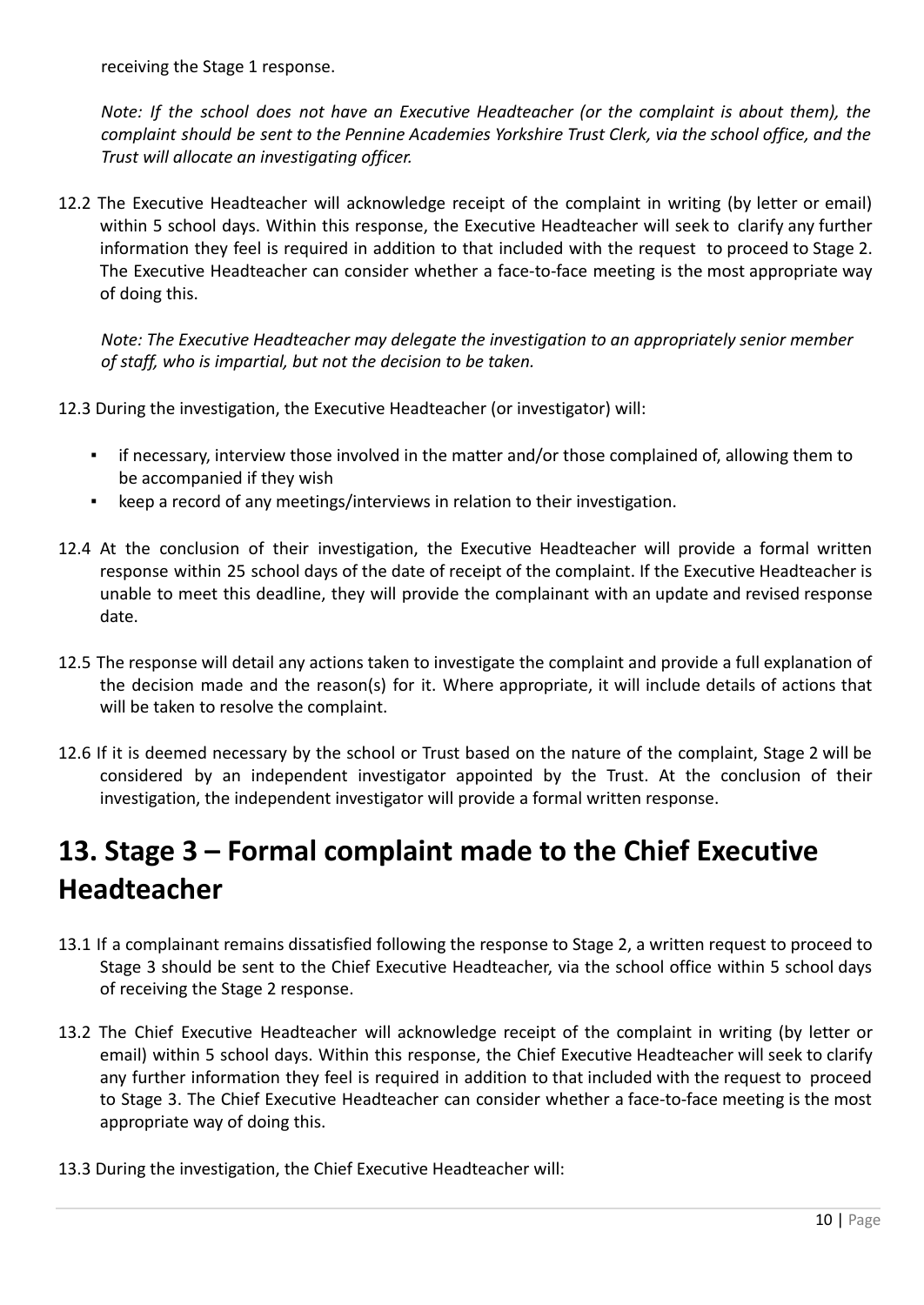- **•** if necessary, interview those involved in the matter and/or those complained of, allowing them to be accompanied if they wish
- keep a record of any meetings/interviews in relation to their investigation.
- 13.4 At the conclusion of their investigation, the Chief Executive Headteacher, will provide a formal written response within 25 school days of the date of receipt of the complaint. If the Chief Executive Headteacher is unable to meet this deadline, they will provide the complainant with an update and revised response date.
- 13.5 The response will detail any actions taken to investigate the complaint and provide a full explanation of the decision made and the reason(s) for it. Where appropriate, it will include details of actions that will be taken to resolve the complaint.
- 13.6 If it is deemed necessary by the school or Trust based on the nature of the complaint, Stage 3 will be considered by an independent investigator appointed by the Trust. At the conclusion of their investigation, the independent investigator will provide a formal written response.

### **14. Stage 4 - Formal complaint made to the Chair of Trustees**

14.1 If a complainant remains dissatisfied following the response to Stage 3, a written request to proceed to Stage 4 should be sent to the Chair of Trustees, via the school office within 5 school days of receiving the Stage 3 response.

- 14.2 The Chair of Trustees will acknowledge receipt of the complaint in writing (by letter or email) within 5 school days. Within this response, the Chair of Trustees will seek to clarify any further information they feel is required in addition to that included with the request to proceed to Stage 4. The Chair of Trustees can consider whether a face-to-face meeting is the most appropriate way of doing this.
- Note: The Chair of Trustees may delegate the investigation to another governor or senior officer within the *Trust.*
- 14.3 During the investigation, the Chair of Trustees (or delegated investigator) will:
	- if necessary, interview those involved in the matter and/or those complained of, allowing them to be accompanied if they wish
	- keep a record of any meetings/interviews in relation to their investigation.
- 14.4 At the conclusion of their investigation, the Chair of Trustees (or delegated investigator) will provide a formal written response within 25 school days of the date of receipt of the complaint. If the Chair of Trustees (or delegated investigator) is unable to meet this deadline, they will provide the complainant with an update and revised response date.
- 14.5 The response will detail any actions taken to investigate the complaint and provide a full explanation of the decision made and the reason(s) for it. Where appropriate, it will include details of actions that will be taken to resolve the complaint.
- 14.6 If it is deemed necessary by the school or Trust based on the nature of the complaint, Stage 4 will be considered by an independent investigator appointed by the Trust. At the conclusion of their investigation, the independent investigator will provide a formal written response.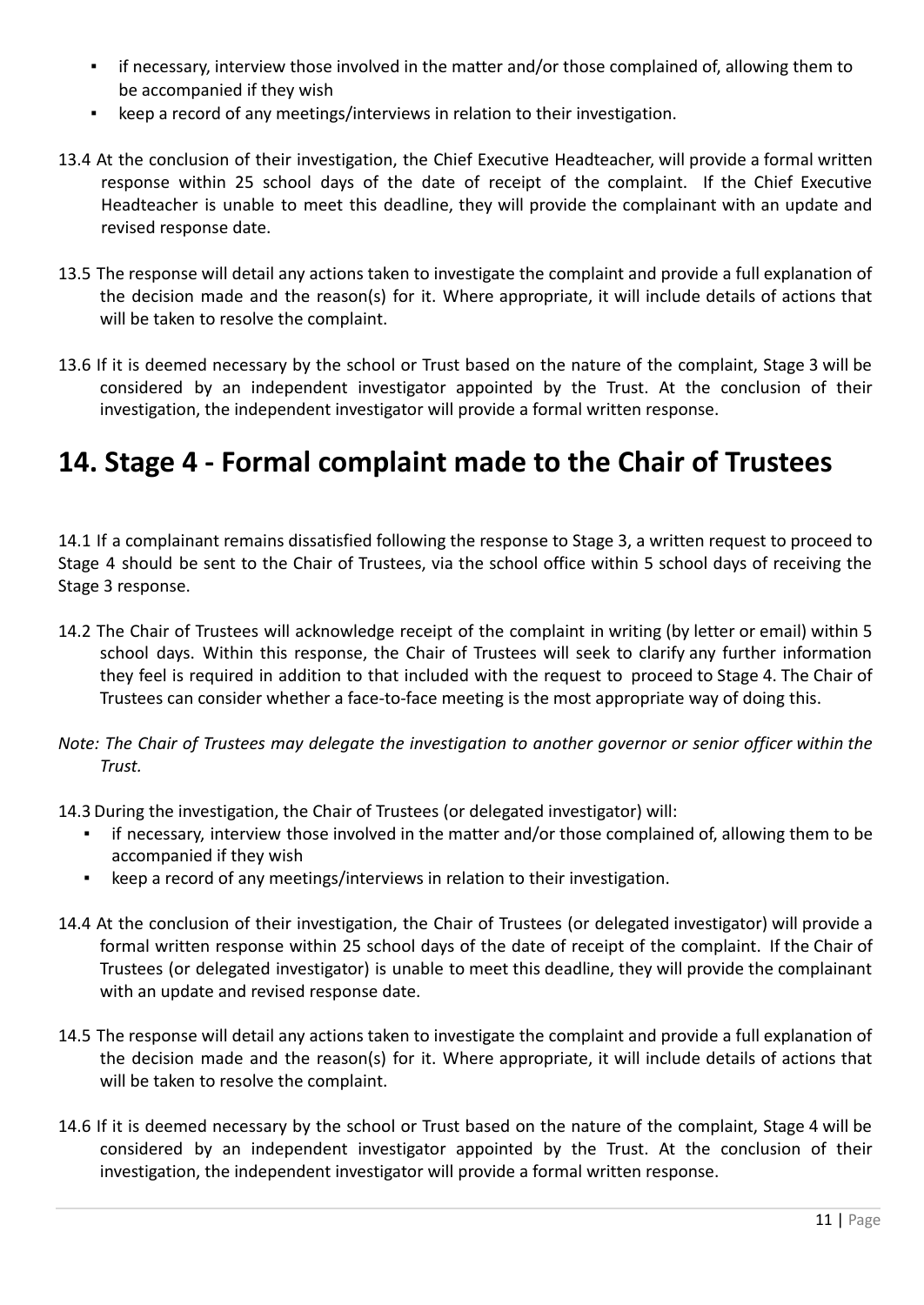*Note: The Chair of Trustees may delegate the investigation to another governor or senior officer within the Trust.*

# **15. Stage 5 - Complaint Review Panel**

- 15.1 If the complainant is dissatisfied with the outcome at the end of Stage 4 and wishes to take the matter further, they can escalate the complaint to Stage  $5 - a$  panel hearing. This is the final stage of the complaints procedure.
- 15.2 A request to escalate to Stage 5 must be made to the Pennine Academies Yorkshire Trust Clerk, via the school office, within 10 school days of receipt of the Stage 4 response. Requests received outside of this time frame will only be considered if exceptional circumstances apply.
- 15.3 The Clerk will acknowledge receipt of the complaint in writing (by letter or email) within 5 school days.
- 15.4 The Clerk will write to the complainant to inform them of the date of the meeting. They will aim to convene a meeting within 15 school days of receipt of the Stage 5 request. If this is not possible, the Clerk will provide an anticipated date and keep the complainant informed.
- 15.5 If the complainant rejects the offer of two proposed dates, without good reason, the panel will take a decision to either hold the meeting in the complainant's absence or close the complaint.
- 15.6 The complaint review panel will consist of at least three people (including an allocated Chair) with no prior involvement or knowledge of the complaint with one panel member who is independent of the management and running of the school.
- 15.7 The complainant is entitled to bring someone along to the meeting to provide support. This can be a relative or friend. Legal representatives and representatives from the media are not permitted to attend the panel meeting.
- 15.8 At least 4 school days before the meeting, the Clerk will:
	- confirm and notify the complainant of the date, time and venue of the meeting,
	- circulate any written material to all parties.
	- The panel will not accept, as evidence, recordings of conversations that were obtained covertly and without the informed consent of all parties being recorded.
- 15.9 The panel will also not review any new complaints at this stage or consider evidence unrelated to the initial complaint to be included. New complaints must be dealt with from Stage 1 of the procedure.
- 15.10 The meeting will be held in private. Electronic recordings of meetings or conversations are not normally permitted unless a complainant's own disability or special needs require it. Prior knowledge and consent of all parties attending must be sought before meetings or conversations take place. Consent will be recorded in any minutes taken.
- 15.11 The panel will consider the complaint and all the evidence presented. The panel can:
	- uphold the complaint in whole or in part
	- dismiss the complaint in whole or in part.
- 15.12 If the complaint is upheld in whole or in part, the panel will: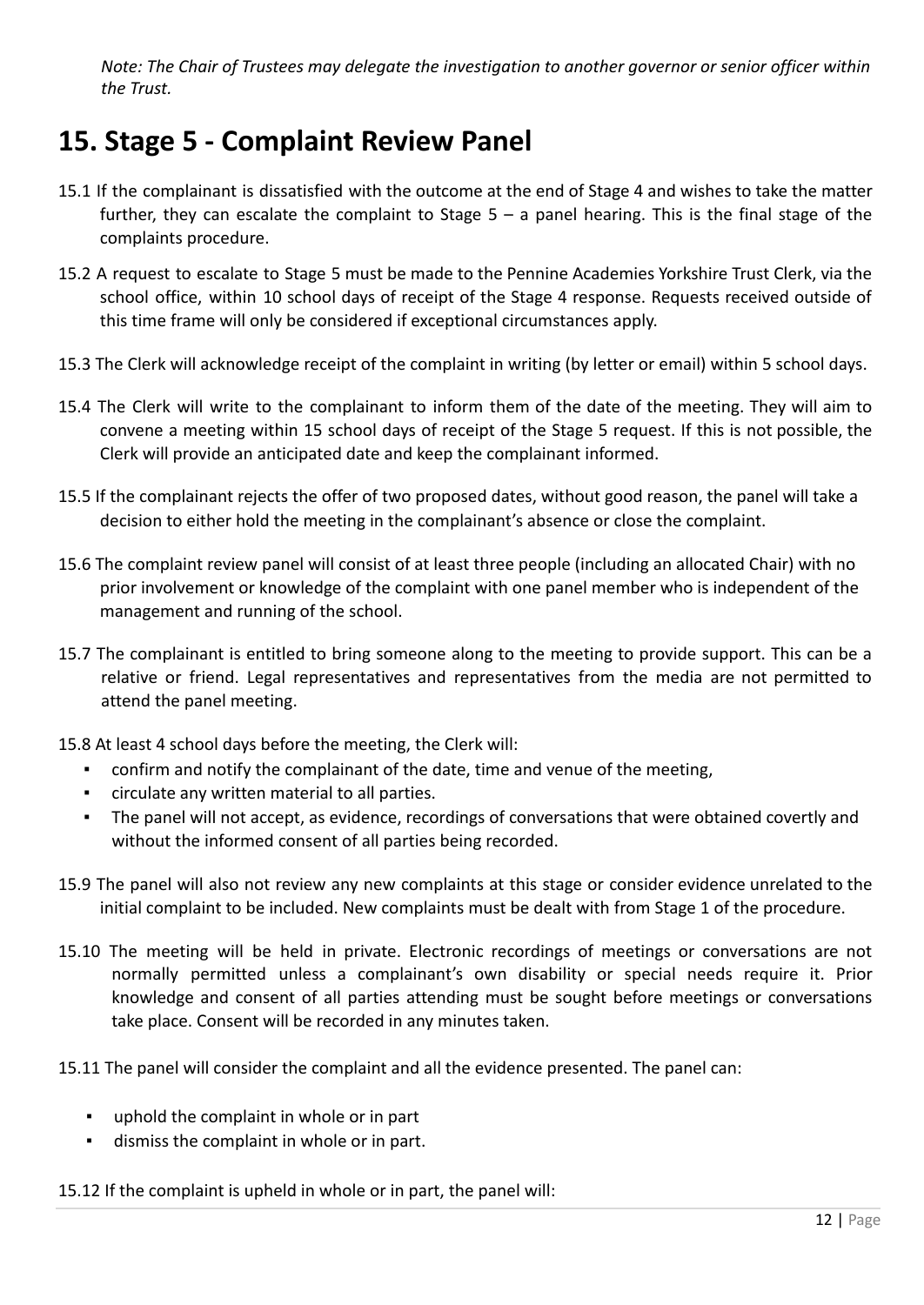- decide on the appropriate action to be taken to resolve the complaint
- where appropriate, recommend changes to the school's systems or procedures to prevent similar issues in the future.
- 15.13 The Chair of the Panel will provide the complainant and the school/Trust with a full explanation of their decision and the reason(s) for it, in writing, within 15 school days. The letter to the complainant will include details of how to contact the Education and Skills Funding Agency (ESFA) if they are dissatisfied with the way their complaint has been handled.
- 15.14 The response will detail any actions taken to investigate the complaint and provide a full explanation of the decision made and the reason(s) for it. Where appropriate, it will include details of actions the school/Trust will take to resolve the complaint.
- 15.15 The panel will ensure that those findings and recommendations are sent by electronic mail or otherwise given to the complainant and, where relevant, the person complained about. Furthermore, they will be available for inspection on the school premises by the proprietor and the Headteacher.
- 15.16 A written record will be kept of all complaints, and of whether they are resolved at the preliminary stages or proceed to a panel hearing, along with what actions have been taken, regardless of the decision.
- 15.17 All correspondence statements and records relating to individual complaints will be kept confidential, except where the Secretary of State or a body conducting an inspection under section 109 of the 2008 Act requests access to them.

# **16. Referring complaints on completion of the school's procedure**

- 16.1 If the complainant believes their complaint was not handled in accordance with the published complaints procedure or they acted unlawfully or unreasonably in the exercise of their duties under education law, they can contact the ESFA after they have completed Stage 4.
- 16.2 The ESFA will not normally reinvestigate the substance of complaints or overturn any decisions made by the school/Trust. They will consider whether the school/Trust has adhered to education legislation and any statutory policies connected with the complaint and whether they have followed Part 7 of the Education (Independent School Standards) Regulations 2014.

16.3 The complainant can refer their complaint to the ESFA online at: www.education.gov.uk/contactus, by telephone on: 0370 000 2288 or by writing to:

Academy Complaints and Customer Insight Unit Education and Skills Funding Agency Cheylesmore House 5 Quinton Road Coventry CV1 2WT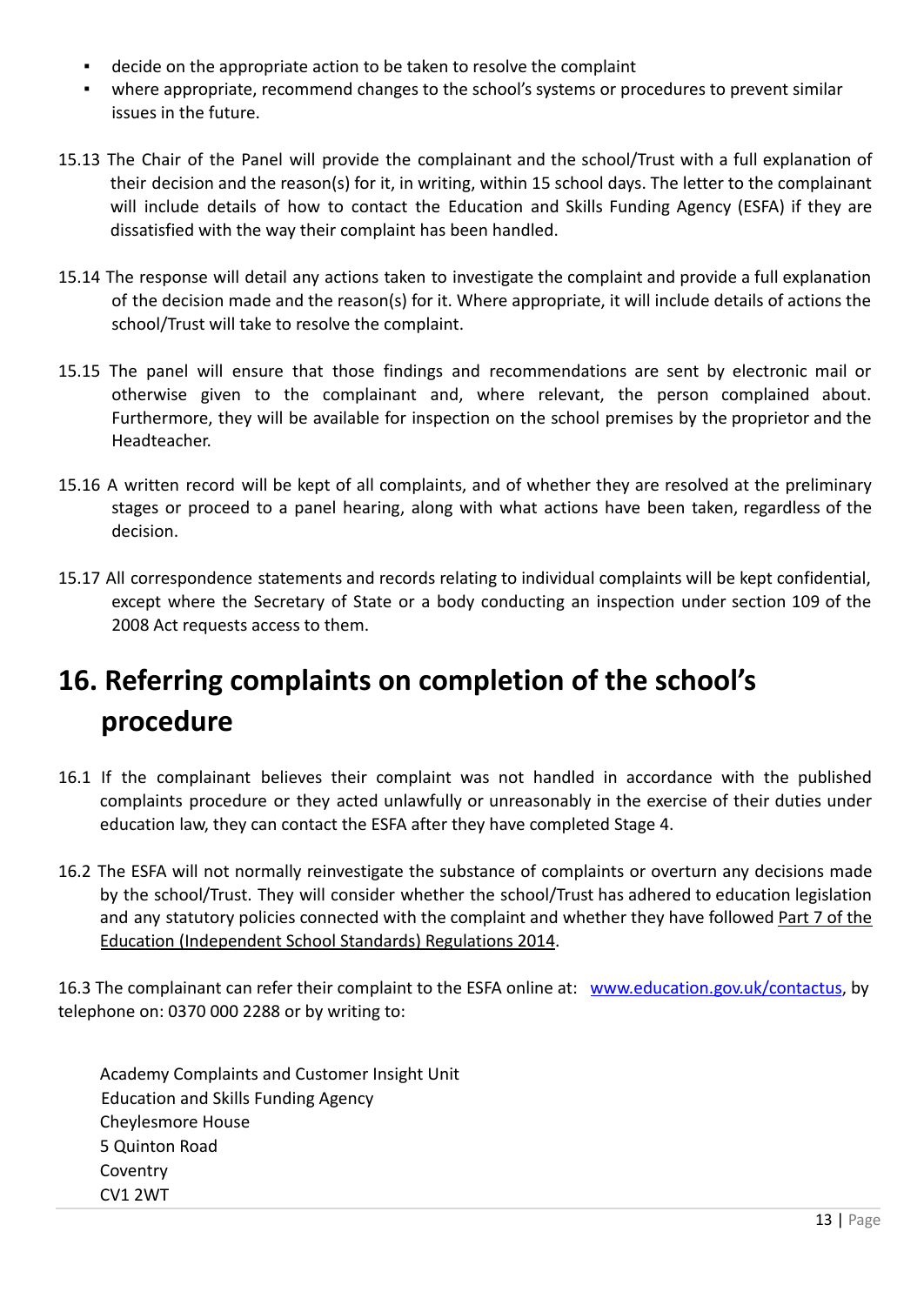# **17. Duplicate Complaints**

17.1 There may be some cases where at the end of the complaints procedure, the school receives a duplicate complaint from a complainant's spouse, partner, grandparent or child.

- 17.2 Where the complaint is about the same subject, the new complainant will be informed that the school/Trust has already considered that complaint and that the local process has been completed. The new complainant will be advised to contact the DfE if they are dissatisfied with the school's/Trust's handling of the original complaint.
- 17.3 The school/Trust will take care not to overlook any new aspects to the complaint that may not have been previously considered. Any new elements of a complaint will be investigated and dealt with in line with the full complaints procedure.

# **18. Serial and persistent complaints**

- 18.1 The school/Trust will act in a manner they believe to be appropriate when dealing with an individual who consistently makes the same complaints or who continuously asks the school to reconsider their position.
- 18.2 If a complainant attempts to re-open an issue which has previously fully completed the complaints procedure, the Pennine Academies Yorkshire Clerk will inform the complainant that the matter is now closed.
- 18.3 If the complainant contacts the school/Trust regarding the same issue again, the complaint may be classed as 'serial' or 'persistent' and the school/Trust does not have an obligation to respond.
- 18.4 The school/Trust will not take the decision to stop responding to an individual lightly. The school will ensure that:
	- They have previously taken every reasonable step to address the problem.
	- They have provided the complainant with a statement of their position.
	- The complainant is contacting the school repeatedly with the same complaint.
- 18.5 If the school/Trust believes that the complainant is continuously contacting the school/Trust to cause disruption or inconvenience, or if the complainant is being abusive or threatening, the school/Trust has the right to not respond to the complainant. Once the school/Trust decides to no longer respond to a complainant, the individual will be informed of this decision in writing.

18.6 Any new complaint made by a 'serial' complainant will be responded to.

# **19. Complaints Campaigns**

.

19.1 For the purposes of this policy, "complaints campaigns" are defined as:

- Where the school/Trust receives a number of complaints all based on the same subject.
- Where the school/Trust receives multiple complaints from complainants who are not connected to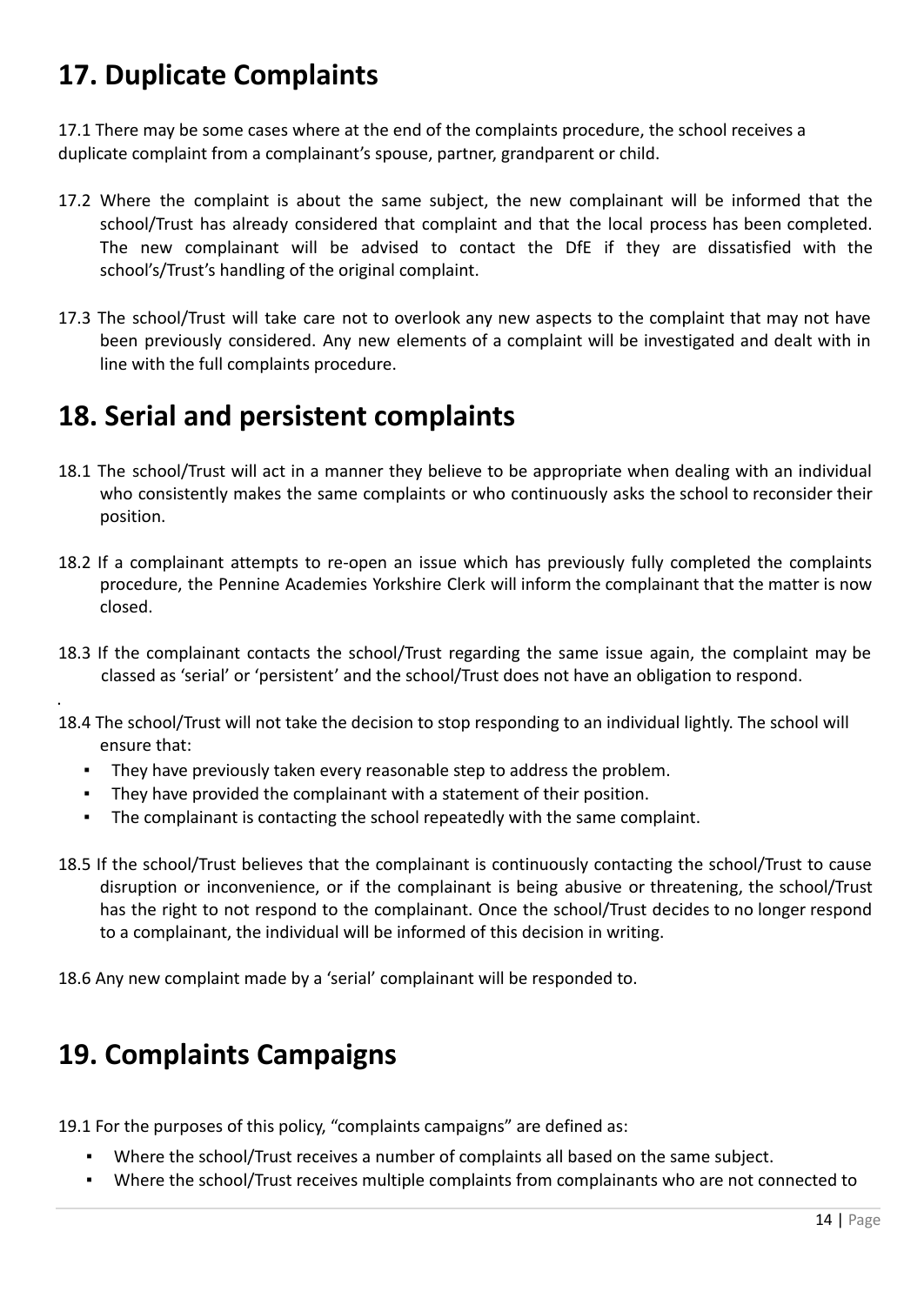the school/Trust.

- 19.2 In the event of a complaints campaign (as defined above), the school/Trust will not respond to each complaint individually but will either:
	- send a template response to all complainants; or
	- publish a single response on the school's website.

# **20. Unreasonable Complaints**

- 20.1 Pennine Academies Yorkshire is committed to dealing with all complaints fairly and impartially, and to providing a high-quality service to those who complain. We will not normally limit the contact complainants have with the school; however, we do not expect our staff to tolerate unacceptable behaviour and will take action to protect staff from that behaviour, including that which is abusive, offensive or threatening.
- 20.2 The Trust defines unreasonable complainants as 'those who, because of the frequency or nature of their contacts with the school, hinder our consideration of their or other people's complaints'.
- 20.3 A complaint may be regarded as unreasonable when the person making the complaint:
	- Refuses to articulate their complaint or specify the grounds of a complaint or the outcomes sought by raising the complaint, despite offers of assistance.
	- Refuses to co-operate with the complaints investigation process while still wishing their complaint to be resolved.
	- Refuses to accept that certain issues are not within the scope of a complaints procedure. ∙ Insists on the complaint being dealt with in ways which are incompatible with the adopted complaints procedure or with good practice.
	- Introduces trivial or irrelevant information which the complainant expects to be taken into account and commented on, or raises large numbers of detailed but unimportant questions, and insists they are fully answered, often immediately and to their own timescales.
	- Makes unjustified complaints about staff who are trying to deal with the issues and seeks to have them replaced.
	- Changes the basis of the complaint as the investigation proceeds.
	- Repeatedly makes the same complaint (despite previous investigations or responses concluding that the complaint is groundless or has been addressed).
	- Refuses to accept the findings of the investigation into that complaint where the school's complaints procedure has been fully and properly implemented and completed including referral to the DfE.
	- Seeks an unrealistic outcome.
	- Makes excessive demands on school time by frequent, lengthy, complicated and stressful contact with staff regarding the complaint in person, in writing, by email and by telephone while the complaint is being dealt with.
- 20.4 A complaint may also be considered unreasonable if the person making the complaint does so either face-to-face, by telephone or in writing (including electronically):
	- Maliciously
	- Aggressively
	- Using threats, intimidation or violence
	- Using abusive, offensive or discriminatory language
	- Knowing it to be false
	- Using falsified information